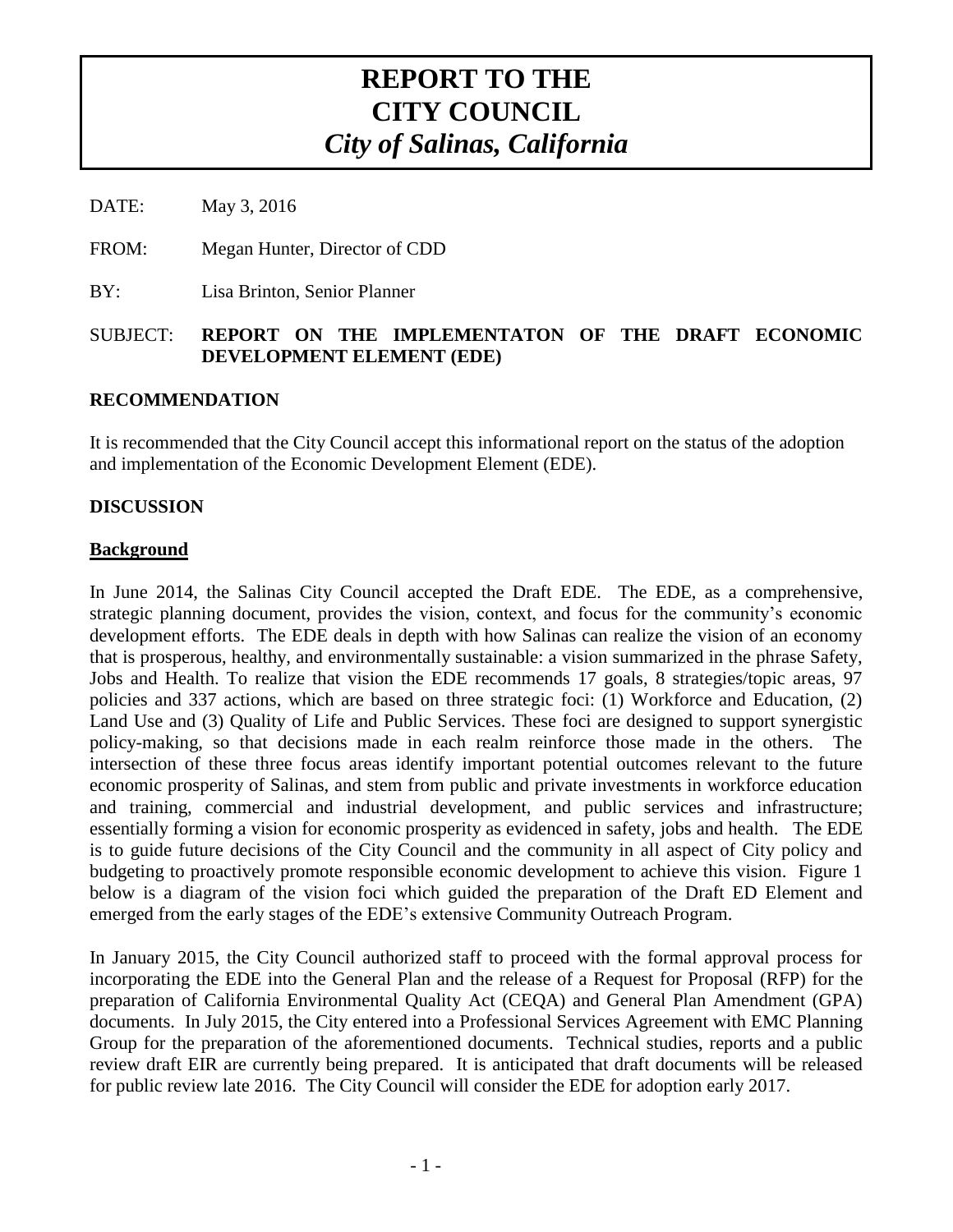To date the EDE has received three awards: California American Planning Association and Northern California American Planning Association 2015 Award of Excellence in Economic Development for its Community engagement process; and Association of Environmental Professionals (AEP) 2016 Outstanding Award.



#### **EDE Implementation**

The EDE includes an initial Five Year Action Plan, which identifies 46 priority policy areas, many of which do not require environmental review and can be undertaken now. These action areas address a back-log of challenges and opportunities, and are also timed to capture a current window of opportunity, with some of the recommended policies already underway. In the context of the EDE, all city employees/departments are economic developers, and play a role in providing economic opportunity, health and safety to the community. However, the City working alone cannot fulfill all of the goals and policies of the EDE and must collaborate with other public agencies, community-based organizations, and the private sector to implement EDE action items. The following is a summary of EDE action items that are underway.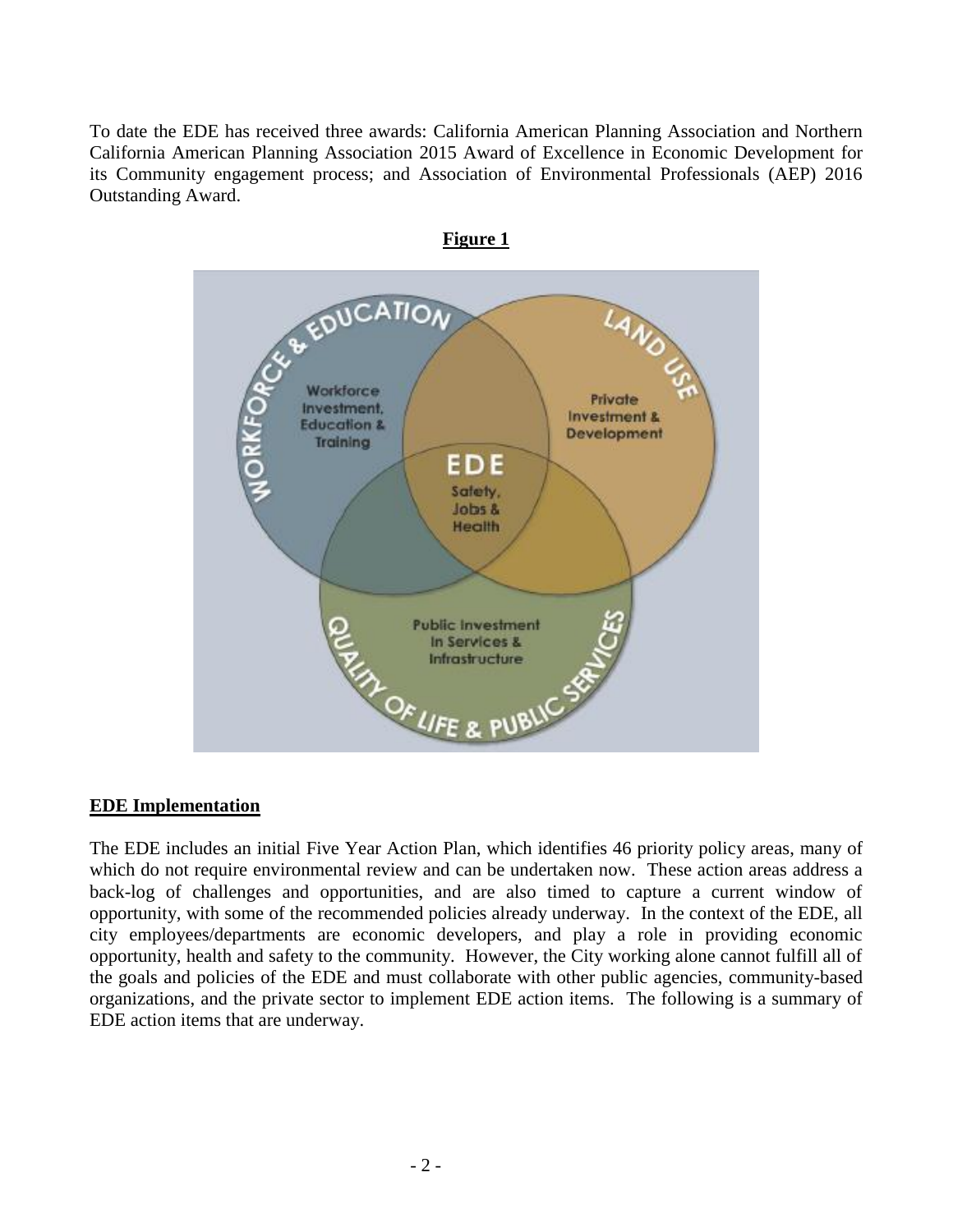# *Downtown Vibrancy Plan*

- Issued Request for Proposals for Target Housing Market Study to guide the re-zoning of public parking lots for residential and mixed-use development.
- Main Street Streetscape Master Planning process is underway.
- Issued Request for Proposals for parking enforcement services as a first step in the formation of a parking district.
- Approved design of Lincoln extension into Intermodal Transit Center.

# *Alisal Vibrancy Plan/Alisal Marketplace*

- Issued Request for Proposals for consultant to prepare the Vibrancy Plan.
- Approved Property Exchange Agreement of 312 E. Alisal Street and N. 331 Sanborn to assemble site for Alisal Marketplace plan – new police station.

## *Enhanced Infrastructure Finance District (EIFD)*

## Industry Diversification and Small Business Development

## *Agtech Ecosystem*

- Initiated planning and hosting of AgTech Summit -July 2016
- Attracted and supported entrepreneurs and startup firms in the AgTech and related industries to the City of Salinas through partnerships with Western Growers Association and the THRIVE Accelerator.
- Continued to promote the Salinas Valley as a business location nationwide to build brand recognition and establish the region as an AgTech Hub.
- Continued to maintain private sector support for development of the AgTech ecosystem.

# *Small Business Development*

- Began work with Finance and the Salinas Chamber of Commerce to improve implementation and monitoring of City's local preference ordinance.
- Met with El Parajo CDC to discuss their business incubator and commercial kitchen programs.
- Met with Federal Reserve Bank and other community lending partners to discuss overcoming barriers to access to capital.

## Education and Workforce Development

- Continued to collaborate with providers of Workforce Development Services, such as Hartnell College, CSUMB, the Workforce Development Board, and others, to ensure that educational and training programs exist and are available to Salinas residents so that our local workforce is prepared for jobs in the AgTech industry.
- Supported Hartnell College, which continues to implement and grow its Coder Dojo and Career Pathways programs focusing on health care, computer programming and Agtech.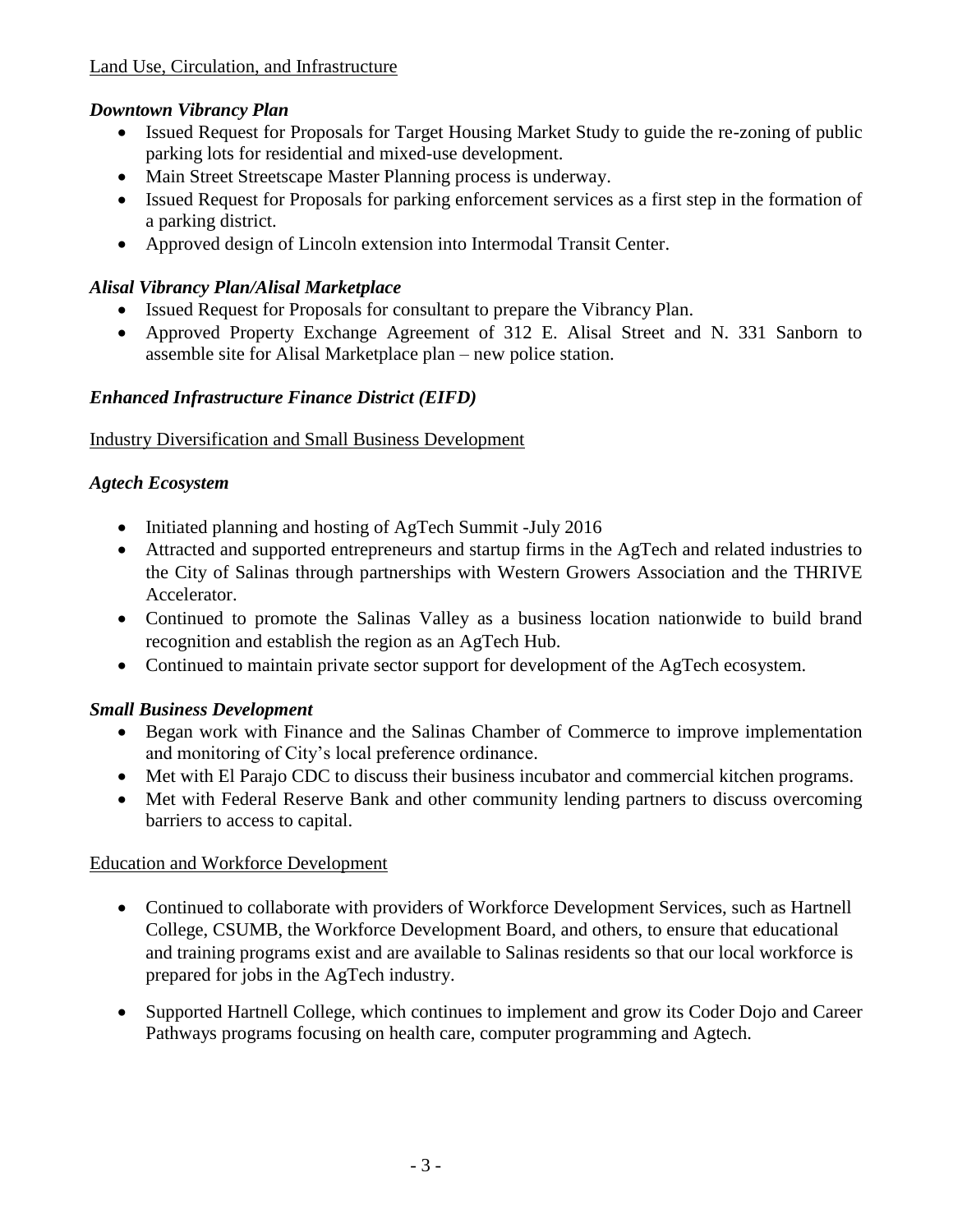## *Public Works*

- Initiated preliminary design work for the Laurel Street Extension.
- Secured two Active Transportation Grants: one to enhance bicycle and pedestrian access to neighborhoods near Alvin Drive; the other to provide roundabouts at the intersection of Alisal and Barden Road.

#### *County of Monterey Health Department: Nutrition Education Obesity Prevention (NEOP) program*

- Provided information about medical coverage to Salinas residents.
- Conducted Train the Trainor workshops for participants to learn and provide nutrition and physical activity education to community residents.

### *Building Healthy Communities initiative*

 Partnered with County of Monterey Health Department to conduct survey of business in Alisal regarding improving safety through environmental design (ie: visibility into storefronts, lighting, murals, etc.)

### **NEXT STEPS:**

The next step is for the draft EDE to be adopted as part of the City's General Plan including the certification of a programmatic EIR and corresponding General Plan Amendments. Technical studies, reports and a public review draft EIR are currently being prepared. It is anticipated that draft documents will be released for public review late 2016. The City Council will consider the EDE for adoption early 2017.

Staff has been and will continue to confer with the City's key community partners in the Draft Element throughout the implementation process to ensure community engagement and participation, and will continue to collect information relating to implementation activities, budget, cost, schedule, and opportunities and constraints for priority policies and actions so that the City Council and public are sufficiently informed about implementation progress. Monitoring and evaluation activities will focus on the progress in implementing policies and actions contained in the Five-Year Action Plan. Reporting is anticipated to be an annual process, with opportunities for re-prioritization and adjustment at intervals, timed with the mid-year and annual budgeting processes. Economic Indicators are to be measured every two years.

## **FISCAL IMPACT:**

There is no fiscal impact associated with the receipt of this report. However, the EDE is to guide future decisions of the City Council and the community in all aspects of City policy and budgeting to proactively promote responsible economic development in order to achieve the vision of economic opportunity (jobs), health and safety. It should be noted that this EDE prosperity strategy also focuses on the financial health and protection of the City so that it is able to provide the necessary services in support of a vibrant, prosperous, and healthy community.

As discussed above, staff is proceeding to implement EDE policy and action items identified in the Five Year Action Plan that do not require environmental review for compliance with the California Environmental Quality Act (CEQA). EDE is a long term investment. The Resource Allocation Study developed for the Five-Year Action Plan estimated over \$64 million dollars in operational and capital expenditures towards EDE implementation. The 2015-2016 Budget appropriated over \$5.3 million dollars of Measure G funds for the implementation of EDE policies and action items. This amount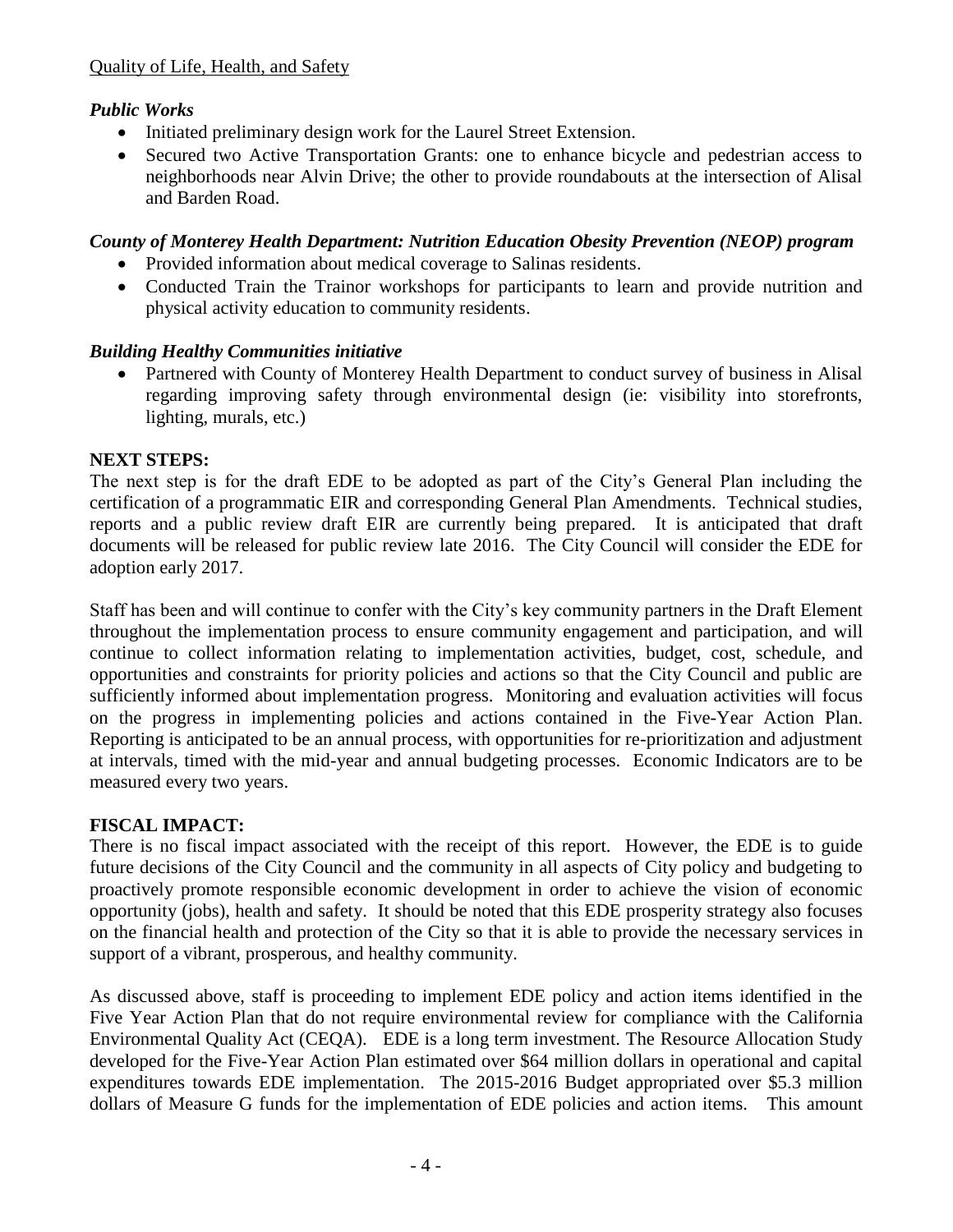does not include funding and/or services contributed by community partners or received through grants. Staff continue to refine the information in the Resource Allocation Study and are working to integrate this information into the Performance Based Budget. As part of the 2016-2017 budget process, staff will present recommendations for the funding of priority policy and action items from the Five-Year Action Plan.

### **CITY COUNCIL GOALS:**

The EDE, as a strategy document, as well as its implementation, aligns closely with the City Council's goals (2016-2019) of Economic Diversity and Prosperity, Safe, Livable Community, Effective, Sustainable Government, Well Planned City and Excellent Infrastructure, and Quality of Life. Prioritization of EDE implementation is tied to the City Council's Strategic Plan goals and key strategies. The following EDE action items have been identified for implementation as Key Objectives under Economic Diversity and Prosperity in FY 2016-2017.

- Release public review draft EIR for Economic Development Element for public comment by December 2016.
- Consider certification of EIR and adoption of EDE GPA by March 2017.
- **Consider certification of EIR and process Specific Plan entitlements for the West Area in** the Future Growth Area by March 2017.
- Commence Alisal Vibrancy Plan preparation including the Alisal Marketplace by July 2016.
- Continue to attract and support entrepreneurs and startup firms in the AgTech and related industries to the City of Salinas through partnerships with Western Growers Association and the THRIVE Accelerator.
- **Work with providers of Workforce Development Services, such as Hartnell College,** CSUMB, the Workforce Development Board, and others, to ensure that educational and training programs exist and are available to Salinas residents so that our local workforce is prepared for jobs in the AgTech industry.
- **Promote the Salinas Valley as a business location nationwide to build brand recognition and** establish the region as an AgTech Hub.
- Continue to maintain private sector support for development of the AgTech ecosystem.
- Work with business organizations such as the Chamber of Commerce, the Oldtown Salinas Association, Hispanic Chamber of Commerce and the Salinas United Business Association (SUBA) to create a shop local initiative and adopt official local preference policies for City procurement of all goods and services.
- Develop a campaign to promote local businesses and products (e.g. "Made in Salinas").
- Identify chronically vacant and dilapidated retail locations and provide incentives, such as for leasehold improvements and façade renovation.